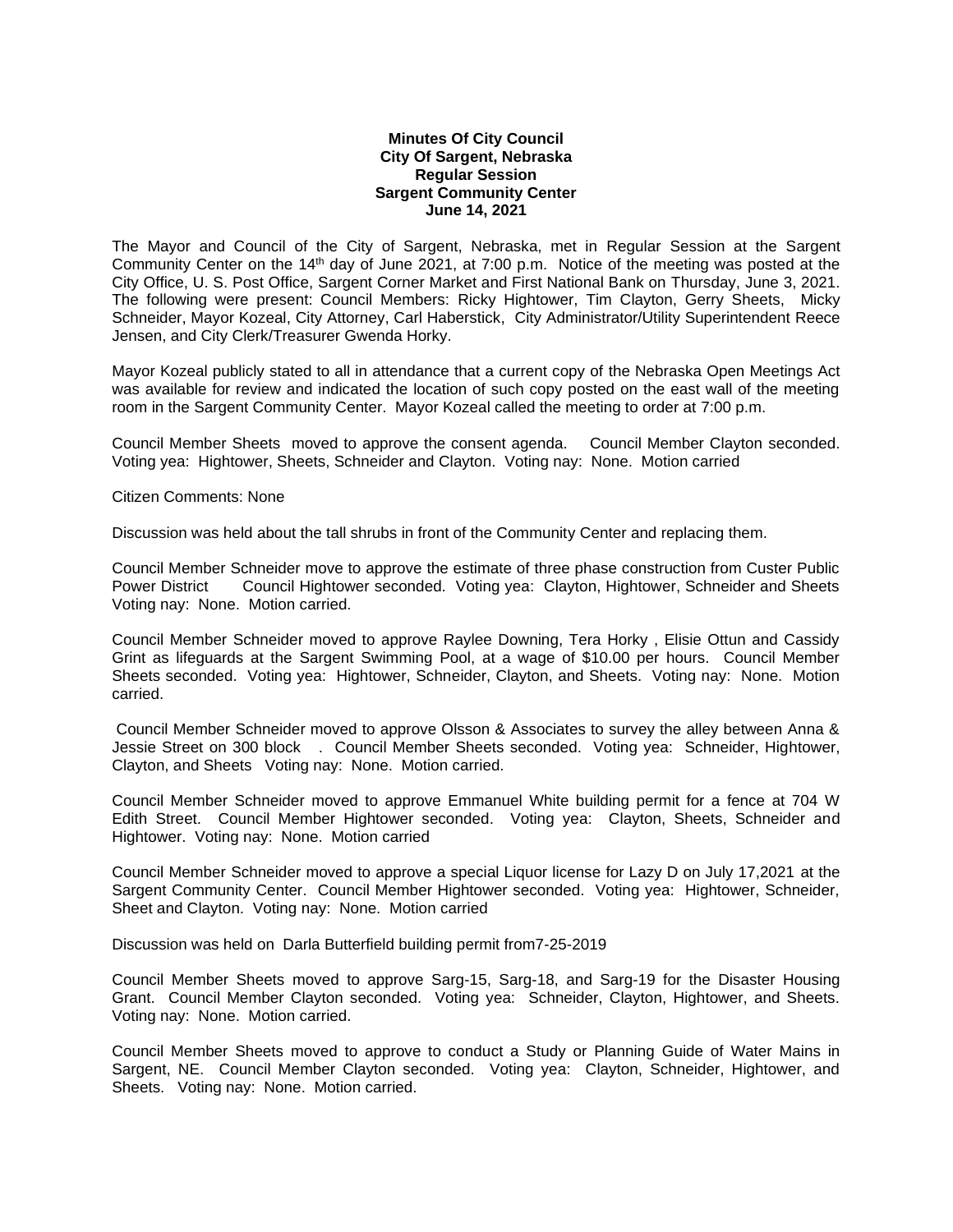Council Member Clayton moved to approve Mark & Debbie Mosier building permit for a fence at 801 W Semler. Council Member Hightower seconded. Voting yea: Clayton, Schneider, Hightower, and Sheets. Voting nay: None. Motion carried.

Council Member Schneider moved to approve Cole & Jessica Fenske building permit for a fence at 802 W Della. Council Member Sheets seconded. Voting yea: Hightower, Schneider, Sheets, and Clayton. Voting nay: None. Motion carried.

Council Member Clayton moved to approve the special liquor license for Corner Market on July 9, 2021 for a wine tasting at the store. Council Member Hightower seconded. Voting yea: Sheets, Clayton, Hightower, and Schneider. Voting nay: None. Motion carried.

Council Member Clayton moved to approve Bryan & Kim Roberts building permit for a house at 45250 W Main Street. Council Member Schneider seconded. Voting yea: Clayton, Hightower, Schneider and Sheets. Voting nay: None. Motion carried.

Council Member Sheets move to approve a donation of \$1,000.00 to SWAT for Sargent Chokecherry Jamboree and Sargent Fair Activities. Council Member Clayton seconded. Voting yea: Clayton, Hightower, Schneider, and Sheets. Voting nay: None. Motion carried.

Council Member Schneider moved that the City of Sargent adjourn into Executive Session at the hour of 7:39 pm for the protection of the public interest to discuss legal issues. Council Member Sheets seconded. Voting yea: Sheets, Schneider, Clayton, and Hightower. Voting nay: None Motion carried.

Council Member Hightower moved to reconvene into regular session at the hour of 8:01. Council Member Clayton seconded. Voting yea: Sheets, Clayton, Schneider, and Hightower. Voting nay: None. Motion carried.

Motion made by Council Member Schneider and seconded by Council Member Hightower to adjourn the meeting. Voting yea: Sheets, Hightower, Schneider, and Clayton. Voting nay: None. Motion carried. Meeting adjourned at 8:15 P.M.

Supervisor Reports were given.

Mayor

\_\_\_\_\_\_\_\_\_\_\_\_\_\_\_\_\_\_\_\_\_\_\_\_\_\_\_\_\_\_\_\_

City Clerk

\_\_\_\_\_\_\_\_\_\_\_\_\_\_\_\_\_\_\_\_\_\_\_\_\_\_\_\_\_\_\_\_\_\_

**Community Center**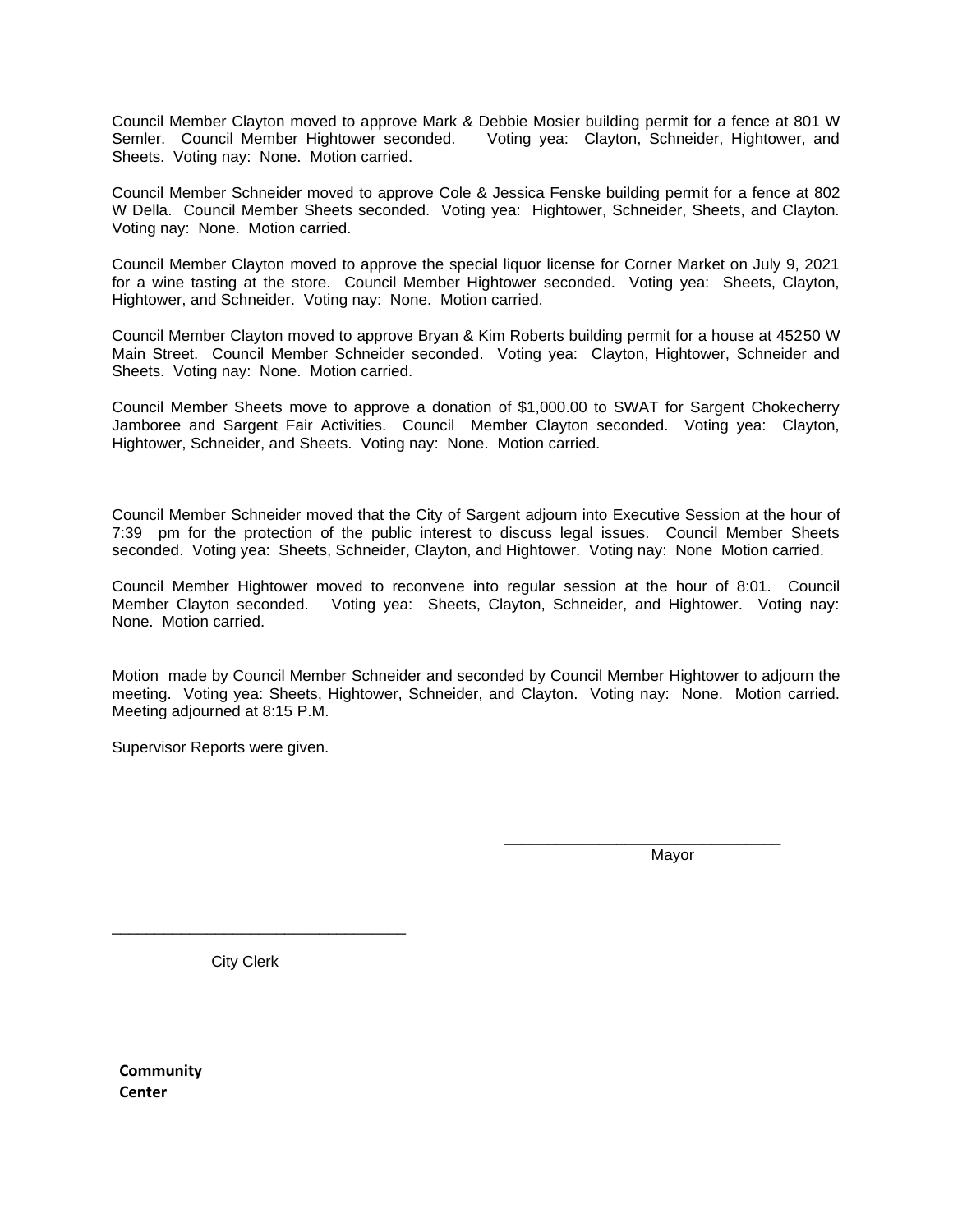| Check #          | Date      | Vendor                                                 | <b>Amount</b> |
|------------------|-----------|--------------------------------------------------------|---------------|
| 1633             | 6/14/2021 | <b>Corner Market</b>                                   | 72.89         |
|                  |           | Supplies                                               |               |
| <b>Municipal</b> |           |                                                        |               |
| 11329            | 5/28/2021 | <b>Black Hills Energy</b><br><b>Utilities</b>          | 191.82        |
| 11343            | 6/14/2021 | <b>First National Bank</b><br>Cash Box                 | 70.00         |
| 11344            | 6/14/2021 | Absolute Plumbing<br>Repairs to Bathrooms              | 162.10        |
| 11345            | 6/14/2021 | <b>Akrs Equipment</b><br>Maintenance Equip             | 121.85        |
| 11346            | 6/14/2021 | <b>Burwell Tribune</b><br>Publishing                   | 84.76         |
| 11347            | 6/14/2021 | CDS<br><b>Administration Fees</b>                      | 3,975.00      |
| 11348            | 6/14/2021 | <b>CITY OF SARGENT</b><br>Pymt to Utility for Backhoe  | 31,666.68     |
| 11349            | 6/14/2021 | <b>Corner Market</b><br>Supplies                       | 113.75        |
| 11350            | 6/14/2021 | Deterdings<br>Supplies                                 | 434.49        |
| 11351            | 6/14/2021 | <b>Grint Farm Supply</b><br>Supplies                   | 98.95         |
| 11352            | 6/14/2021 | League Of NE Municipalities<br>Training                | 162.50        |
| 11354            | 6/14/2021 | <b>NCTC</b><br>Phone & Internet                        | 333.56        |
| 11355            | 6/14/2021 | <b>Olsson Associates</b><br><b>Administration Fees</b> | 1,000.00      |
| 11356            | 6/14/2021 | Spelts Lumber Co.<br>Phone                             | 49.99         |
| 11357            | 6/14/2021 | <b>Titan Machinery</b><br>Repairs to Backhoe           | 8,499.65      |
| 11358            | 6/14/2021 | Trotter Grain & Fertilizer<br>Repairs for pool         | 18.05         |
| 11359            | 6/14/2021 | Trotter's Whoa & Go<br>Fuel                            | 475.26        |
| 11360            | 6/14/2021 | <b>Ulrich Gravel INC</b><br><b>Crushed Concrete</b>    | 2,035.60      |
| 11361            | 6/14/2021 | Unruh Auto Sales & Service<br>Tires & Filter           | 305.35        |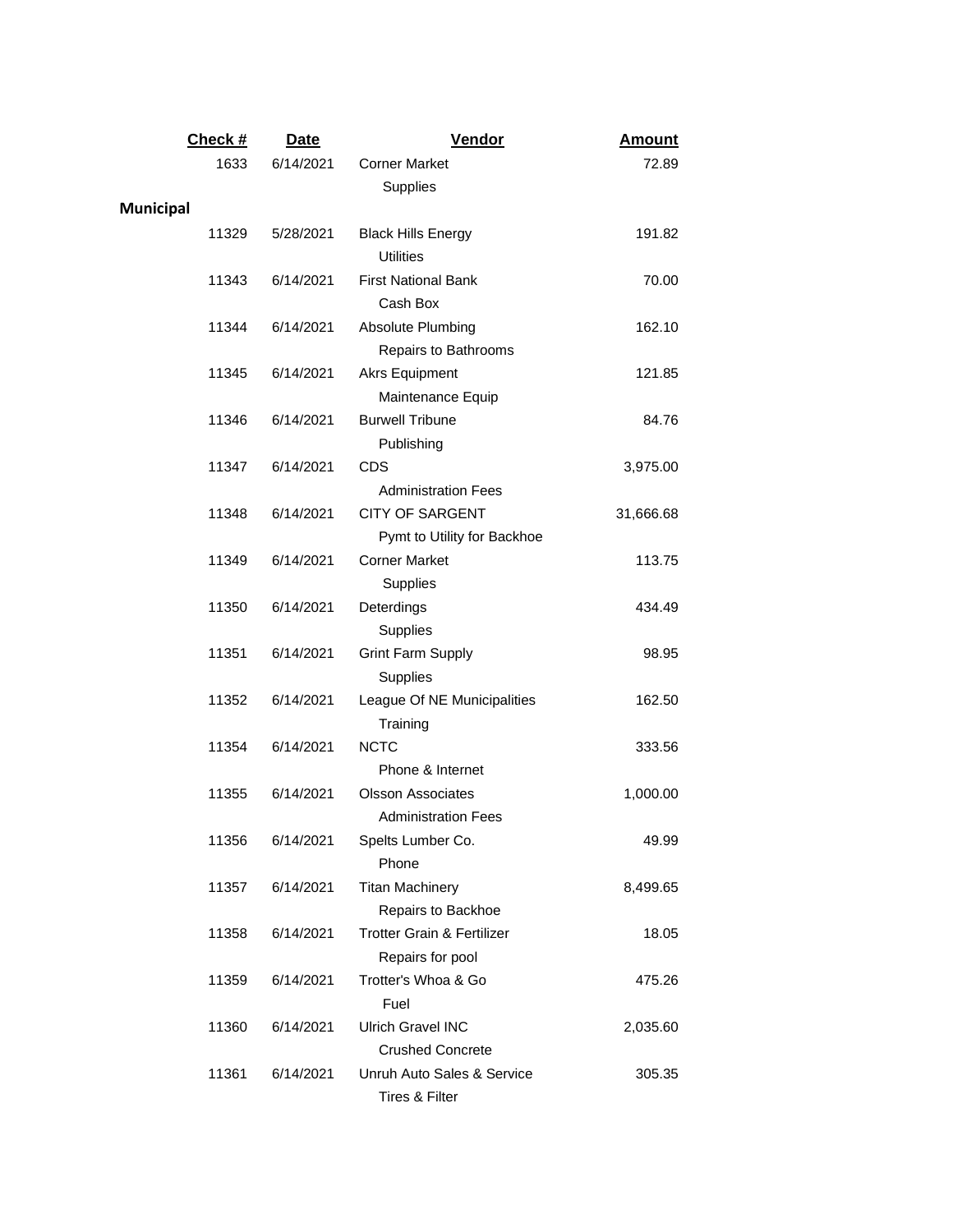|                | 11362 | 6/14/2021 | Verizon<br><b>IT Equipment</b>               | 40.01     |
|----------------|-------|-----------|----------------------------------------------|-----------|
|                | 11374 | 6/18/2021 | Appeara                                      | 144.93    |
|                |       |           | Supplies                                     |           |
|                | 11376 | 6/18/2021 | Loup Basin RC&D Council                      | 50.00     |
|                |       |           | Dues                                         |           |
|                |       |           | June Municipal Payroll                       | 31,029.10 |
| <b>Utility</b> |       |           |                                              |           |
|                | 13326 | 6/14/2021 | Appeara                                      | 243.88    |
|                |       |           | Supplies & Uniforms                          |           |
|                | 13327 | 6/14/2021 | Barbed Wire Technologies, LLC                | 500.00    |
|                |       |           | Web Page                                     |           |
|                | 13328 | 6/14/2021 | <b>CITY OF SARGENT</b>                       | 21,111.12 |
|                |       |           | Pymt to light for Backhoe                    |           |
|                | 13329 | 6/14/2021 | Central Dairy Supply, Inc                    | 213.75    |
|                |       |           | Chlorine                                     |           |
|                | 13330 | 6/14/2021 | Dept of Energy                               | 3,404.81  |
|                |       |           | Purchase Energy                              |           |
|                | 13331 | 6/14/2021 | <b>Grint Farm Supply</b>                     | 19.85     |
|                |       |           | Supplies                                     |           |
|                | 13332 | 6/14/2021 | J & J Sanitation                             |           |
|                |       |           |                                              | 7,622.08  |
|                |       |           | Customer charge \$6,640.08                   |           |
|                |       |           | City Roll Off - \$982.00                     |           |
|                | 13333 | 6/14/2021 | League Of Nebraska Municipalities            | 162.50    |
|                |       |           | Training<br><b>NMPP</b>                      |           |
|                | 13334 | 6/14/2021 |                                              | 674.75    |
|                |       |           | Dues                                         |           |
|                | 13335 | 6/14/2021 | <b>NMPP</b>                                  | 646.00    |
|                |       |           | Bills & Envelopes<br>Nebraska Water Resource |           |
|                | 13336 | 6/14/2021 | Association                                  | 105.00    |
|                |       |           | Dues                                         |           |
|                | 13337 | 6/14/2021 | One Call Concepts, Inc                       | 3.44      |
|                |       |           | Diggers                                      |           |
|                | 13338 | 6/14/2021 | Peterson Legal Services, P.C. L.L. O.        | 350.00    |
|                |       |           | <b>Legal Services</b>                        |           |
|                | 13339 | 6/14/2021 | Postmaster                                   | 385.00    |
|                |       |           | Postage                                      |           |
|                | 13341 | 6/14/2021 | Trotter Grain & Fertilizer-Sargent           | 151.95    |
|                |       |           | Supplies for lagoon                          |           |
|                | 13342 | 6/14/2021 | Trotter's Whoa & Go                          | 210.83    |
|                |       |           | Fuel                                         |           |
|                | 13343 | 6/14/2021 | <b>USA Blue Book</b>                         | 1,166.28  |